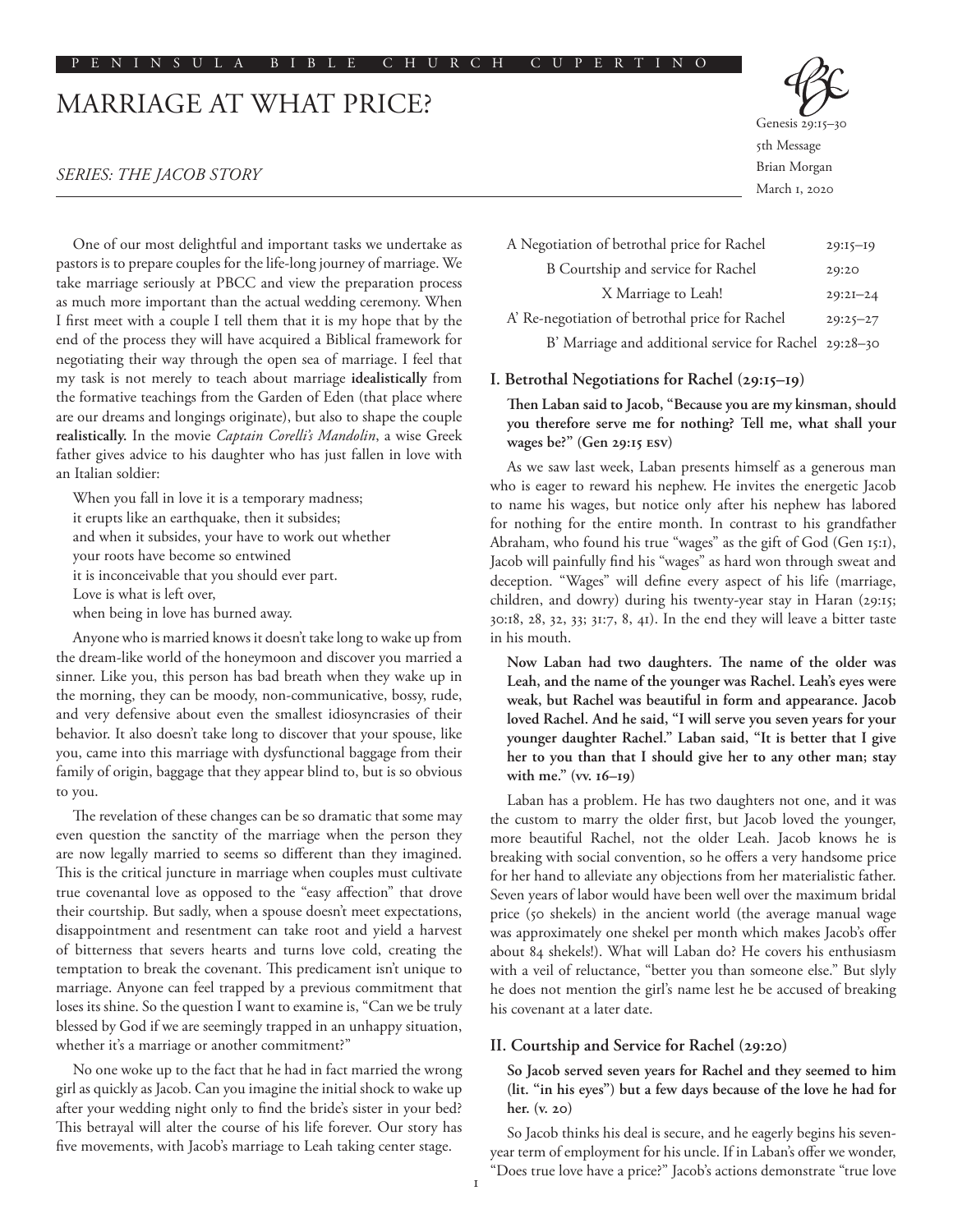will pay any price!" Reducing his courtship to a service contract does not dampen Jacob's romantic dreams. The seven years seemed "in his eyes" (note the word play with Leah's "soft eyes") like just a few days. As Paul Stevens notes, "Jacob is the first lover in the Bible, that is, the first to show what it is like to be in love as an all-consuming passion."1 We find that one of the sweet mysteries of romantic love is that when you are possessed by it, time seems to fly and service is sweet, robbed of all its toil.

But though the seven years pass like "a few days," Jacob grows impatient towards the end, as his greedy uncle makes no mention of fulfilling his part of the contract. The frustrated Jacob is forced to initiate the conversation with his future father in law. It is very demeaning when an employee must ask for the "wages" that are his due.

**Then Jacob said to Laban, "Give me my wife that I may go in to her, for my time is completed." (Gen 29:21)**

Jacob's speech is much like Esau's when he caught sight of the stew Jacob was preparing. You'll remember that Esau was so governed by his earthly senses that he could barely bark out his request, "Please let me gulp down some this red red stuff."2 Now the tables are turned and Jacob is the one overcome by passion. His rather crude speech (at least his brother said "Please") reveals his sexual impatience. "Give me my wife…that I may go in to her." This would not be the kind of attitude I would appreciate by someone requesting my daughter's hand in marriage. The sly Laban does not answer Jacob, lest later he be accused of lying, but quickly takes action. Sadly, just like his brother, Jacob's overriding passions will blind him to deception.

#### **III. Marriage to Leah (29:22–24)**

**So Laban gathered together all the people of the place and made a ("drinking") feast. But in the evening he took his daughter Leah and brought her to Jacob, and he went in to her. (Laban gave his female servant Zilpah to his daughter Leah to be her servant.) (vv. 22–24)**

Laban gathered all the men of "the place" and prepared what looks more like a bachelor party than a wedding feast. The term "feast" (*mishteh)* comes from the root "to drink" (*shatah*) and usually denotes a drinking feast. The goal is obvious—an abundance of alcohol given to a very "thirsty" young man will aid Laban's deception. Under the cover of darkness Laban brought Jacob's veiled bride to him, and the over eager groom immediately consummated the marriage, unaware of the bridal switch. The event happens so quickly, with no obstacles, it makes us wonder what powerful control this father must have been able to exert over his daughters, for in this text they have no voice.

The narrator concludes with Laban's contribution to the newlyweds, his maid Zilpah. As Wenham writes,

Upon marriage, it was customary for the bride's father to give her a large wedding present, a dowry. Ancient marriage contracts show that dowries typically consisted of clothing, furniture and money. The dowry served as a nest egg for the wife in case she was widowed or divorced. It is not usually mentioned in the OT unless it included something exceptionally valuable, such as slavegirls (Gen 24:61; 29:29) or a city (1 Kgs 9:16).3

As we will see, though Laban is the master of greed and deception and breaks all ethical boundaries, he is always eager to appear as the generous benefactor who does things with "legal" precision. Amid the cruel deception of this "innocent" groom, we are tempted to ask,

"Where is God?" To that question the narrator has skillfully inserted a little clue. The narrator's use of the term "the place" (Gen 28:22, 26) instead of the more appropriate, Haran, evokes the memory of Bethel, where Jacob was unaware that the Lord was in "this place" (Gen 28:11, 16–17, 19). It serves as a subtle hint to the reader that God can indeed be found even in "this place" of deception, but it takes the eye of faith to see it.

#### **IV. Re-negotiation of Betrothal Price for Rachel (29:25–27)**

**And in the morning, behold, it was Leah! And Jacob said to Laban, "What is this you have done to me? Did I not serve with you for Rachel? Why then have you deceived me?" (vv. 25)**

When Jacob awakes from his blissful sleep he is overcome with the realization that the woman he slept with the night before was not Rachel, but her older sister, Leah! The narrator shifts us to Jacob's vantage point so we feel his shock and horror. Outraged he confronts Laban with his injustice and violation of their agreement. The question, **"What is this you have done?"** resonates throughout Genesis when injustices occurred that had the potential of bringing cities to the brink of disaster. Both Abraham and Isaac placed their wives in situations that risked adultery and were resolutely rebuked by foreign kings for doing an "unthinkable" act (12:18; 26:10). These were also the words of God when he confronted Eve (3:13) with her sin in the garden. Jacob is now so outraged, only these words will do! But Laban is more than prepared with an answer for his nephew.

**Laban said, "It is not so done in our country (**lit**. "***place"***), to give the younger before the firstborn. Complete the week of this one, and we will give you the other also in return for serving me another seven years." (vv. 26–27)**

Laban immediately justifies himself, that in "this place" such things are not done. What things? Marrying off the younger before the firstborn! Laban plays his cards well. Instead of the term "older" he substitutes "firstborn," a little barb for Jacob's past deception of his brother. In effect he says, "You may get away with that where you live, but not in 'this place!'" Laban paints himself as a righteous man who will not break upstanding traditions.

Then to soften the blow, he appeals to his generosity. He tells Jacob that for just a slight inconvenience he can have all that he wants. Just complete the marriage week of "this one" and you can have the "other one". Notice Laban not only robs his daughters of a voice, he doesn't even give them a name. Priceless daughters become nameless bargaining chips for profit. But then he adds, there will be a little additional "price," just a mere seven years. But for Jacob, what's seven years, when you are in love? For by Jacob's own admission, when you are in love, seven years are but a "few days." So again Laban plays the generous negotiator. He must comply with tradition in "this place," but for a little inconvenience on Jacob's part, a mere week, and a little contract extension, which will speed by, all parties can be satisfied. In case there is any doubt of Laban's public image of generosity, he is the subject of the verb "**to give**" seven times in this passage*.* He portrays himself as the perfect "giver," giving a maximum of benefit for very little payment! So if Jacob is one who loves at any price, Laban is one who uses "love" for a price. For the price of deception, he has doubled his investment.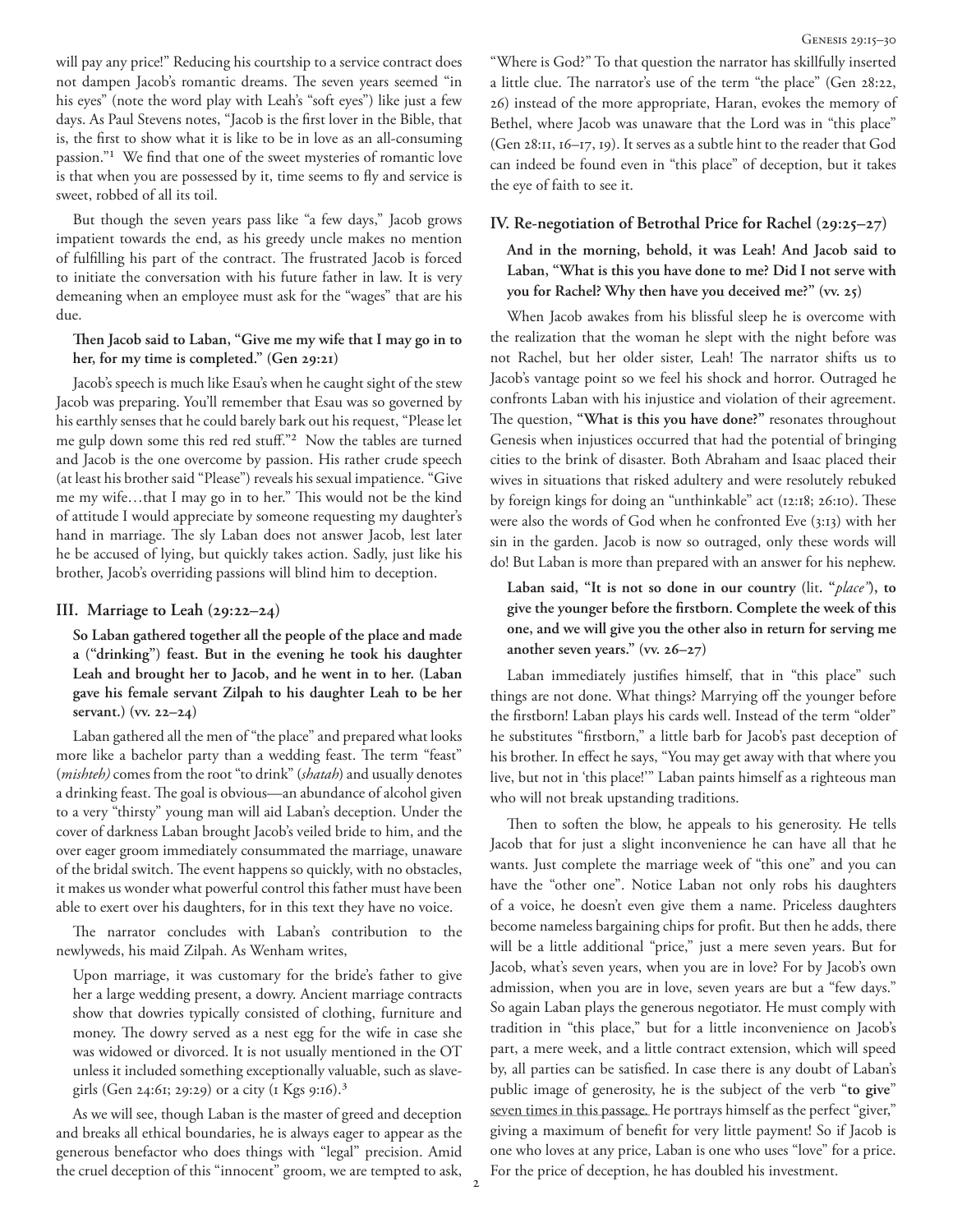Marriage at What Price?

# **V. Jacob's Marriage to Rachel and Additional Service (29:28– 30)**

**Jacob did so, and completed her week. Then Laban gave him his daughter Rachel to be his wife. (Laban gave his female servant Bilhah to his daughter Rachel to be her servant.) So Jacob went in to Rachel also, and he loved Rachel more than Leah, and served Laban for another seven years. (vv. 28–30)**

What can Jacob do? He has no money, and with no family present and Laban holding all the cards, he is cornered. If he has any hopes of marrying Rachel he must comply. That's exactly what he did. In the end, both men got what they wanted, and more. Jacob got not just one wife, but two, and Laban doubled his profit. But we must ask, "At what price?" We can only imagine what that first week was like. Paul Stevens describes it well.

So for seven more years of service he can have Rachel. But first he must finish the wedding week with Leah, according to the custom of a week-long feast with the bridal couple enjoying their nuptials nightly in the wedding tent. But how hard this must have been for Leah, nightly sensing Jacob's pain, anger and even rejection! And how confusing for Jacob, required to be passionate with a woman for whom he felt nothing, while he anticipated the completion of this nightly duty would lead in short course to consummation with his true love. No man or woman can love with eye on the clock or calendar. For Leah the second week must have been as hard as the first, as she saw her lovely sister take up the marriage bed, with Jacob now cherishing his true love.<sup>4</sup>

The narrator reveals that love that once was pure and unadulterated is now tainted by competition ("loved…more than"). Love's joy is silenced when love must operate in the shadow of a third party. When the free and spontaneous expressions of love come under the cruel eye of measured calculation they are no longer free. Then add a dash of bitterness to the whole equation, and we find that no one was happy in this marriage. Leah is used by her father and shunned by her husband. Rachel is thwarted by her father, despised by her sister, and joined to a wounded man who will never recover that sweet carefree love. In one night Laban has successfully transformed Jacob's holy pilgrimage of courtship into an oppressive exile.

# **VI. Reflections on "Marriage at what price?"**

#### **A. Moral outrage for those who use love for a price**

The first implication is the obvious moral outrage the narrator has made us feel over Laban's character and success. "Laban is cunning, deceptive, heartless, greedy, and ambitious."5 Cursed be the man or woman who uses the devotion of others for personal gain. How many marriages have gone wrong when manipulative inlaws attempted to control the affections of a son and daughter? Thus the first command to a couple considering marriage is to "leave" (*āzab* lit. "*abandon*") their mother and father, in order to "cleave" to their spouse. By implication, that means that no relationship outside the marriage may exert emotional control over a husband or a wife. We may "honor"<sup>6</sup> our parents until death, but we are not bound to obey or please them. Parents should rigorously work throughout the teenage years to prepare their children for leaving home and should make it a point not to interfere in the marital affairs of their children.

Beyond marriage, the text speaks loudly to condemn "spiritual" Labans who prey on those whose devotion to God makes them vulnerable to material deception and manipulation. Labans abound in every age and are resolutely condemned in the book of Acts (8:20– 22) and the epistles (2 Pet 2:3; Jude 16). Love of God in others is something we should never profit from. This is why no leader in the church may be governed by the love of money (1 Tim 3:3, 8).

### **B. Where is God in "this place"?**

#### **1.** *God judges his elect in "this place"*

The narrator makes it clear by the repetition of the term "this place" (28:11, 16–17, 19; 29:3, 22, 26) that God is as present here in Haran as he was in Bethel. In this case God has allowed the unthinkable to discipline Jacob. God's elect are not exempt from his judgment and discipline. Jacob reaps what he sows (Gal 6:7–8). Just as Jacob deceived his father who was robbed of his sight, so now he is deceived in the dark. Just as Esau's sensual passions blinded him to Jacob's deception, so too, Jacob's obsessive love blinds him to Laban's deception. Just as he never received his father's affection, so now he is married to an unloved woman, for life! God is the master of mirror making. Therefore before we throw stones of outrage over some injustice done to us, perhaps we should first look into the mirror, as David did before the hateful stones of Shimei (2 Sam 16:11–12). It is not always true, but sometimes the very thing in others that provokes our rage in others may be also deeply rooted in us. Perhaps that what Jesus implies when he encourages us to take the log out of our own eye before attempting to take the "splinter" out of our brother's eye (Matt 7:5). So for Jacob, "this place" is the place where God disciplines the son he loves (Heb 12:5–7).

# **2.** *Marriage is "a place" where we learn to love*

There comes a time in every close relationship, whether marriage or close friendship, when the initial connection or affection fades and a new kind of love must be born, covenantal love. In the Hebrew Scriptures this all- important term for love is *hesed*<sup>7</sup>, which describes the eager desire to cultivate loyalty, kindness, service, and affection on the basis on a **prior commitment,** not our feelings. This kind of love is the outstanding attribute of God's love—"The LORD has sworn and will not change his mind," says the psalmist (Ps 110:1). Proverbs 15:4 proclaims that the litmus test of the one who fears God is one "who swears to his or her hurt and does not change." It is this quality of love that God wants to inculcate in Jacob, so that by God's resources he can indeed love someone he was never truly "in love" with. This is the ultimate "blessing" of God's life. To Jacob's credit, it is Leah who ends her life buried next to him in the patriarchs' grave (49:31), not Rachel, who dies a premature death (35:19).

Whenever I find myself stuck in a painful situation based on a previous commitment, I take comfort in the fact that it was Jacob's son who was transformed through two unjust prison terms, and that much of the New Testament was written from a prison cell by a man who learned to love his enemies.

Please note however, nothing in this story instructs us to stay in commitments that are abusive or harmful. Rather, it is a challenge and encouragement to those of us who have grown jaded in relationships or frustrated by circumstance and wonder whether it is worth the effort to endure instead of seeking an escape. In many cases, the first step back toward contentment is being more intentional in the way we treat and love those whom God has connected us to.

#### 3. *God redeems his elect in every "place"*

There is no question in the story how bad Jacob's life is, and how victimized he became to begin a marriage without the freedom of consent. To marry without consent is the quickest way to breed resentment and bitterness. All marriages require work, but two wives